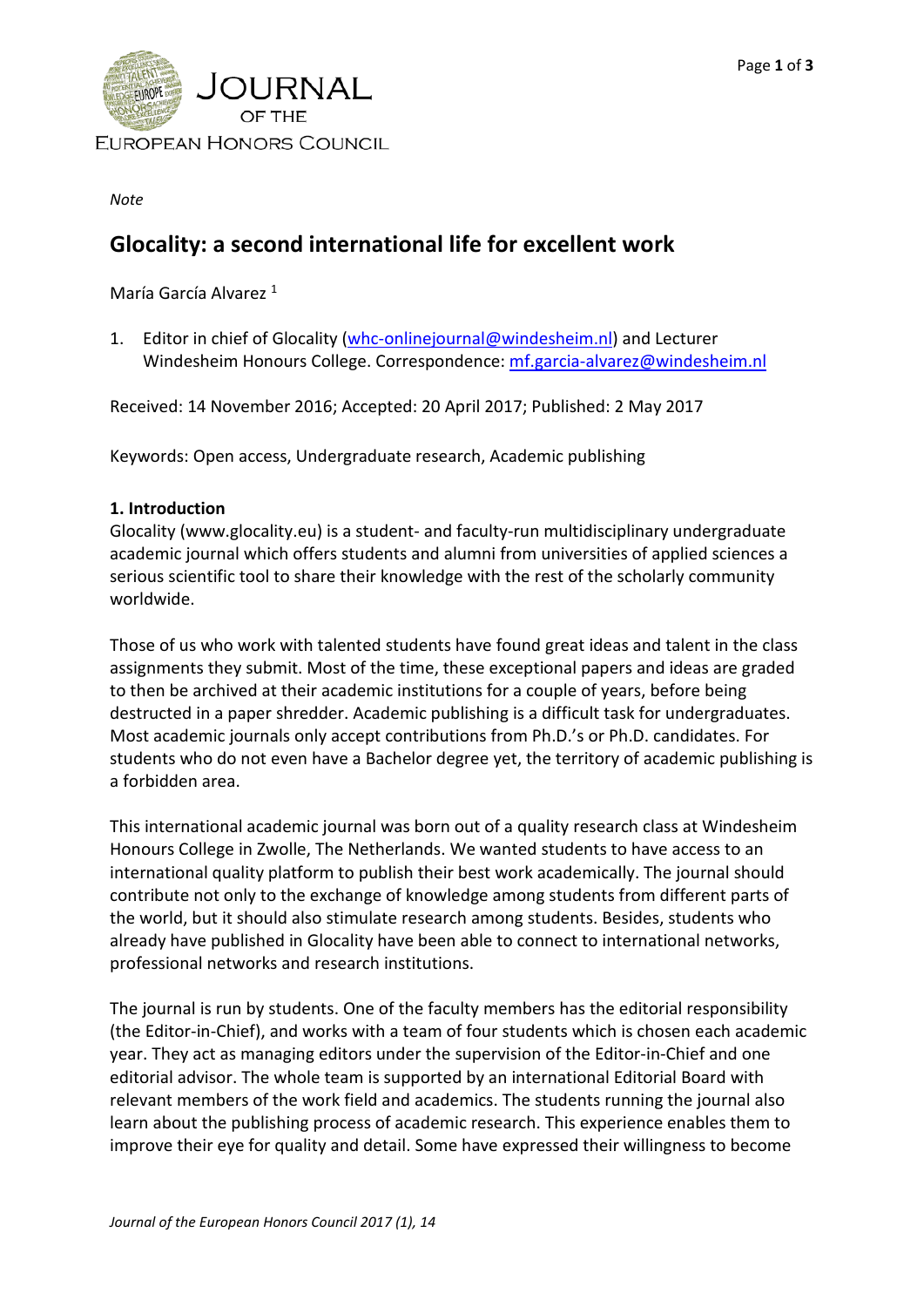authors themselves. Their involvement in the process of establishing a solid group of peer reviewers also helps the team of students to increase and build up their own networks.

Glocality wants to promote academic and scientific applied research among undergraduate students and create critical glocal thinking to deal with the challenges ahead of us in the disciplines of Social Entrepreneurship, Civil Society, Urban Dynamics and Health. We aim to create innovative and young schools of thought.

The journal is published online at [www.glocality.eu](http://www.glocality.eu/) (see figure 1).



## **2. Our goals**

The goals of Glocality are:

· To introduce students into research disciplines and the publishing process

- · To encourage undergraduates to write at an academic level
- · To make the results of undergraduate research accessible for everyone
- · To include voices across all disciplines in a multimedia format
- · To create a glocal community of scholars who contribute to the knowledge society.

## **3. Examples of published contributions**

Below are some examples of contributions that were published in 2016-2017:

Adam, I. (2016). What Would McLuhan Say about the Smartphone? Applying McLuhan's Tetrad to the Smartphone. *Glocality 2*(1), p. 3. DOI: <http://doi.org/10.5334/glo.9>

van Eck, C. (2016). Drawing Boundaries: Boundary Arrangements of the IPCC Working Groups. *Glocality 2*(1), p. 1. DOI:<http://doi.org/10.5334/glo.4>

Gregorius, J. (2015). Does the Digital Age Require New Models of Democracy? – Lasswell's Policy Scientist of Democracy vs. Liquid Democracy. *Glocality 1*(1), p. 1. DOI: <http://doi.org/10.5334/glo.6>